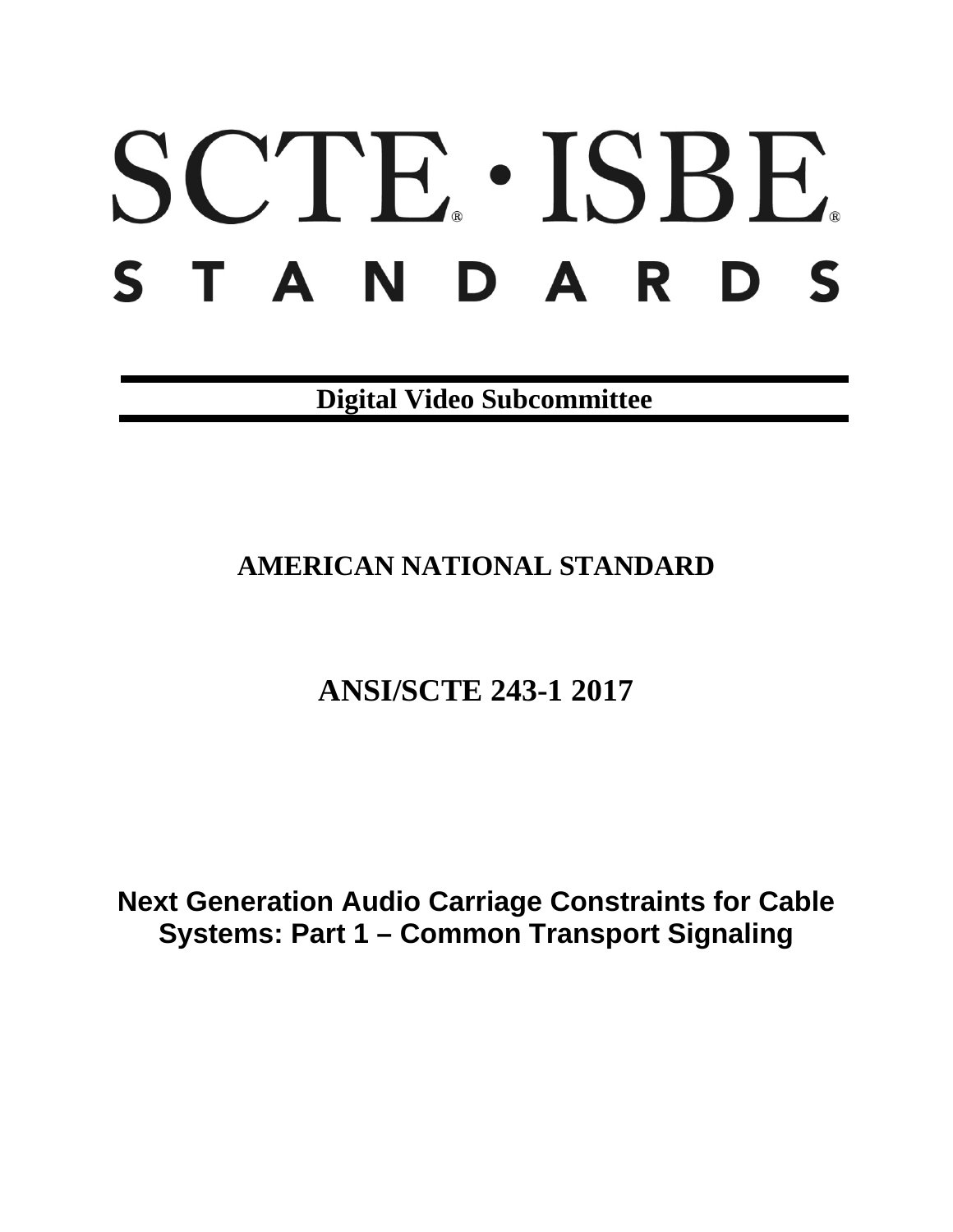# **NOTICE**

<span id="page-1-0"></span>The Society of Cable Telecommunications Engineers (SCTE) / International Society of Broadband Experts (ISBE) Standards and Operational Practices (hereafter called "documents") are intended to serve the public interest by providing specifications, test methods and procedures that promote uniformity of product, interchangeability, best practices and ultimately the long-term reliability of broadband communications facilities. These documents shall not in any way preclude any member or non-member of SCTE•ISBE from manufacturing or selling products not conforming to such documents, nor shall the existence of such standards preclude their voluntary use by those other than SCTE•ISBE members.

SCTE•ISBE assumes no obligations or liability whatsoever to any party who may adopt the documents. Such adopting party assumes all risks associated with adoption of these documents, and accepts full responsibility for any damage and/or claims arising from the adoption of such documents.

Attention is called to the possibility that implementation of this document may require the use of subject matter covered by patent rights. By publication of this document, no position is taken with respect to the existence or validity of any patent rights in connection therewith. SCTE•ISBE shall not be responsible for identifying patents for which a license may be required or for conducting inquiries into the legal validity or scope of those patents that are brought to its attention.

Patent holders who believe that they hold patents which are essential to the implementation of this document have been requested to provide information about those patents and any related licensing terms and conditions. Any such declarations made before or after publication of this document are available on the SCTE•ISBE web site at [http://www.scte.org.](http://www.scte.org/)

All Rights Reserved

© Society of Cable Telecommunications Engineers, Inc. 2017 140 Philips Road Exton, PA 19341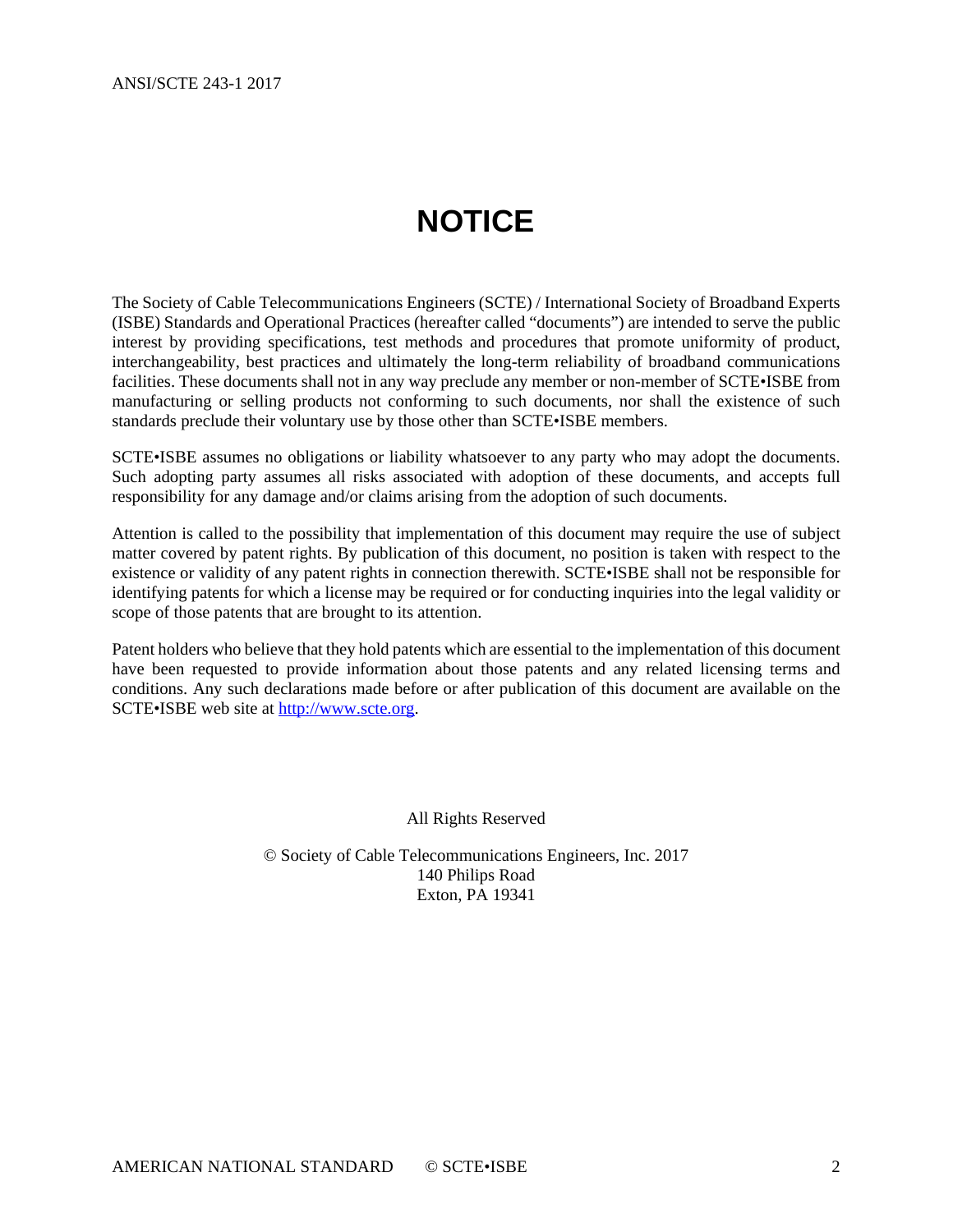# **Table of Contents**

<span id="page-2-0"></span>

| Title |                                                                                                                                  | <b>Page Number</b>                                                                                                         |
|-------|----------------------------------------------------------------------------------------------------------------------------------|----------------------------------------------------------------------------------------------------------------------------|
|       |                                                                                                                                  | $\overline{2}$                                                                                                             |
|       |                                                                                                                                  |                                                                                                                            |
|       | 1. SCOPE<br><u> 2000 - Jan James James James James James James James James James James James James James James James James J</u> | 5                                                                                                                          |
|       |                                                                                                                                  | 5                                                                                                                          |
|       |                                                                                                                                  |                                                                                                                            |
|       |                                                                                                                                  |                                                                                                                            |
|       |                                                                                                                                  | $6\phantom{1}6$                                                                                                            |
|       |                                                                                                                                  | $6\phantom{1}6$                                                                                                            |
|       |                                                                                                                                  | $6\phantom{1}6$                                                                                                            |
|       |                                                                                                                                  | $6\phantom{1}6$                                                                                                            |
| 6.    | Introduction<br><u> 2000 - Januar Alexander (h. 1888).</u><br>1900 - Januar Britain, frantziar musikari (h. 1800).               | $\overline{7}$                                                                                                             |
|       | 6.1.                                                                                                                             |                                                                                                                            |
|       |                                                                                                                                  | $\overline{7}$                                                                                                             |
|       |                                                                                                                                  |                                                                                                                            |
| 7.    |                                                                                                                                  |                                                                                                                            |
|       | Audio Preselection Information<br>8<br>7.1.                                                                                      |                                                                                                                            |
|       |                                                                                                                                  |                                                                                                                            |
|       | 7.1.2. Usage of the audio_preselection_descriptor_______________________________                                                 |                                                                                                                            |
|       | 7.2.                                                                                                                             |                                                                                                                            |
|       | 7.2.1. Introduction                                                                                                              | - 9<br><u> 1989 - Jan James James Barnett, mars andre skrivet er større og det forskellige og det forskellige og det s</u> |
|       | 7.2.2. emergency_information_descriptor___________________________________10                                                     |                                                                                                                            |
|       | 7.3.                                                                                                                             |                                                                                                                            |
|       | 7.4.                                                                                                                             |                                                                                                                            |
| 8.    |                                                                                                                                  | 13                                                                                                                         |
|       | 8.1.                                                                                                                             |                                                                                                                            |
|       | 8.2.                                                                                                                             |                                                                                                                            |
|       | 8.3.                                                                                                                             | 13                                                                                                                         |
|       | 8.4.                                                                                                                             | 13                                                                                                                         |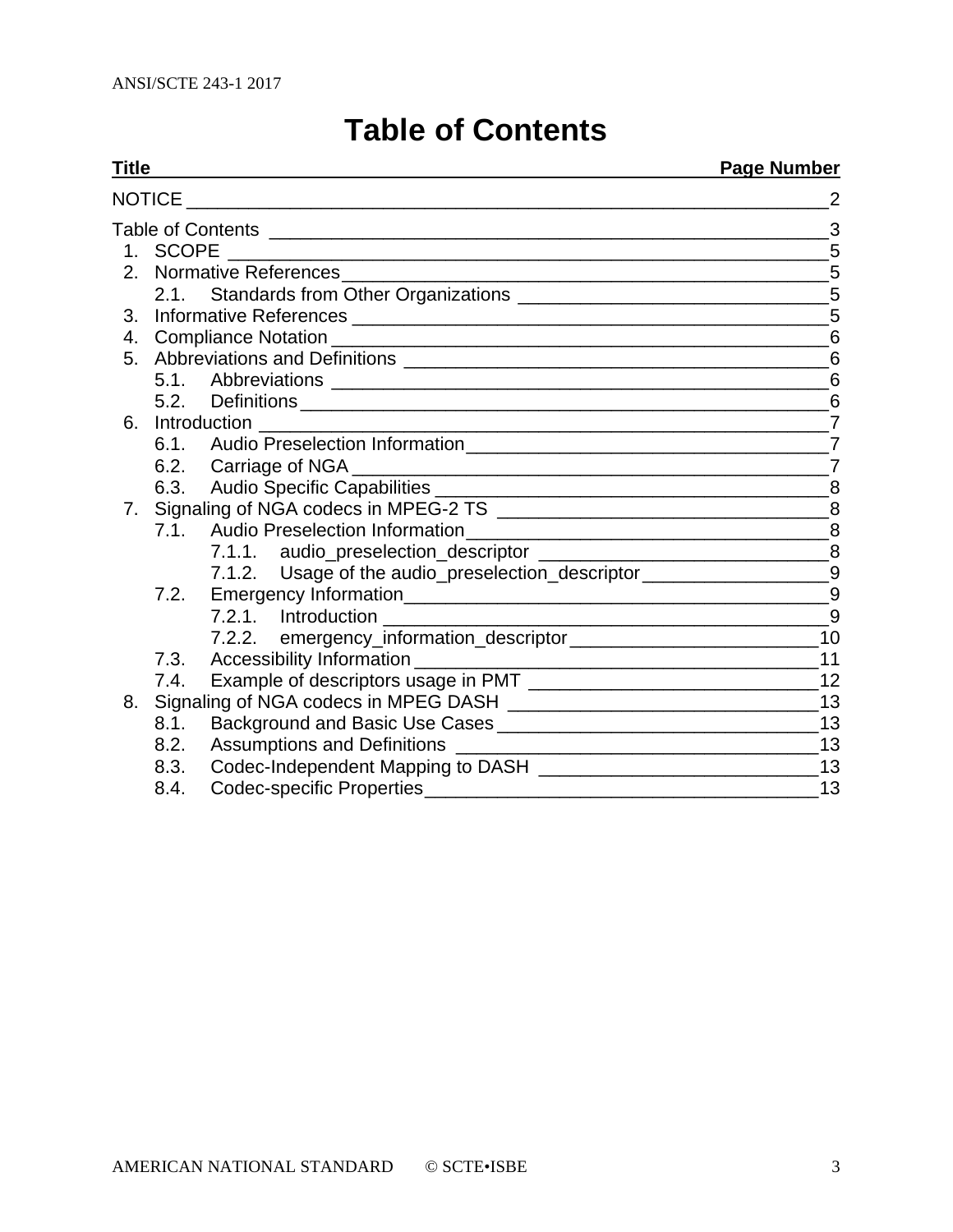| <b>Title</b>                                                         | <b>Page Number</b> |
|----------------------------------------------------------------------|--------------------|
| Figure 1 - Example Broadcast Audio Preselections in an Audio Program |                    |

# **List of Figures**

# **List of Tables**

| <b>Title</b>                                                                        | Page Number |
|-------------------------------------------------------------------------------------|-------------|
| Table 1 - Bit Stream Syntax for emergency information descriptor                    | 10          |
| Table 2 - Mapping of accesibility fields to Audio Accesibility Services             | 11          |
| Table 3 - Possible usage in PMT SI tables of descriptors for single-stream delivery | 12          |
| Table 4 - Possible usage in PMT SI tables of descriptors for main stream            | 12          |
| Table 5 - Possible usage in PMT SI tables of descriptors for auxiliary streams      | 13          |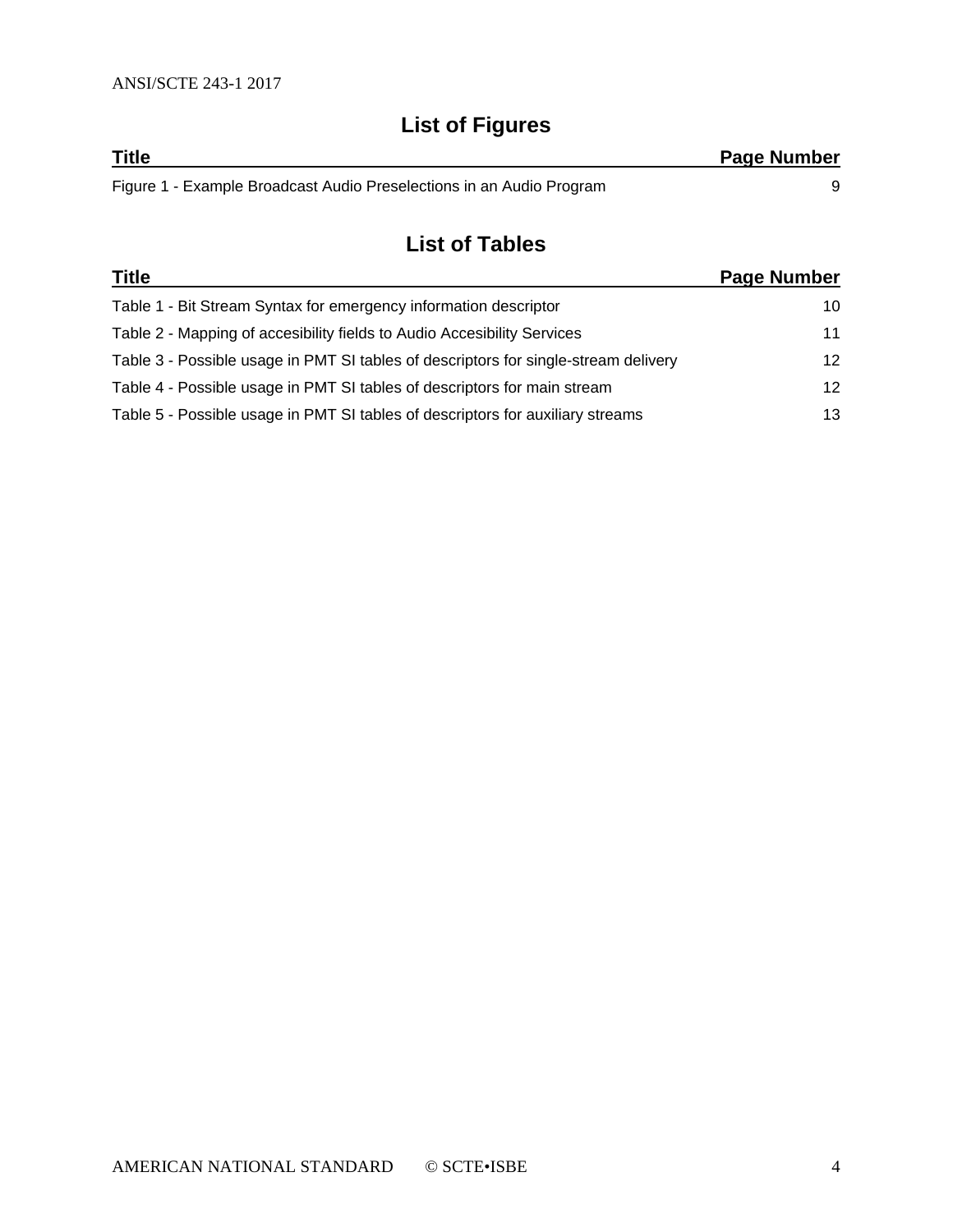# <span id="page-4-0"></span>**1. SCOPE**

This standard is part of a suite documenting carriage constraints of Next Generation Audio (NGA) codecs in MPEG-2 transport systems and in MPEG DASH. It is intended to be used in conjunction with the specific audio technologies described in subsequent Parts of this standard.

The common descriptors necessary to signal NGA in MPEG-2 transport systems are defined in ISO/IEC 13818-1 [\[2\]](#page-4-4) and ETSI EN 300 468 [\[3\]](#page-4-5), and their usage is described in this Part of the standard. Additional codec specific descriptors are defined in subsequent Parts (which defines codec specific carriage constraints).

Multiplexing and transport for cable using MPEG-2 transport systems are defined in SCTE 54 [\[5\]](#page-4-6). Coding constraints for NGA elementary streams are defined in SCTE 242-1 2017 [\[6\]](#page-4-7) (which provides a general description of NGA systems) and subsequent Parts of the standard (which define codec specific coding constraints).

# <span id="page-4-1"></span>**2. Normative References**

The following documents contain provisions, which, through reference in this text, constitute provisions of this document. At the time of Subcommittee approval, the editions indicated were valid. All documents are subject to revision; and while parties to any agreement based on this document are encouraged to investigate the possibility of applying the most recent editions of the documents listed below, they are reminded that newer editions of those documents might not be compatible with the referenced version.

# <span id="page-4-2"></span>**2.1. Standards from Other Organizations**

- <span id="page-4-8"></span><span id="page-4-4"></span>[1] ATSC CS A/342 Audio, Part 1: Audio Common Elements
- [2] ISO/IEC 13818-1:2015, Information technology Generic coding of moving pictures and associated audio information: Systems
- <span id="page-4-5"></span>[3] ETSI DVB BlueBook A038 (2016-10), Digital Video Broadcasting (DVB); Specification for Service Information (SI) in DVB systems (EN 300 468)
- <span id="page-4-10"></span>[4] DASH IF: "Guidelines for Implementation: DASH-IF Interoperability Points for ATSC 3.0, Version 1.0," DASH Interoperability Forum, January 31, 2016. [http://dashif.org/wp](http://dashif.org/wp-content/uploads/2017/02/DASH-IF-IOP-for-ATSC3-0-v1.0.pdf)[content/uploads/2017/02/DASH-IF-IOP-for-ATSC3-0-v1.0.pdf](http://dashif.org/wp-content/uploads/2017/02/DASH-IF-IOP-for-ATSC3-0-v1.0.pdf)

# <span id="page-4-3"></span>**3. Informative References**

The following documents might provide valuable information to the reader but are not required when complying with this document.

- <span id="page-4-6"></span>[5] ANSI/SCTE 54, Digital Video Service Multiplex and Transport System Standard for Cable Television
- <span id="page-4-7"></span>[6] SCTE 242-1 2017, Next Generation Audio Coding Constraints for Cable Systems: Part 1 – Introduction and Common Constraints
- <span id="page-4-9"></span>[7] ATSC CS A/331, Signaling, Delivery, Synchronization and Error Protection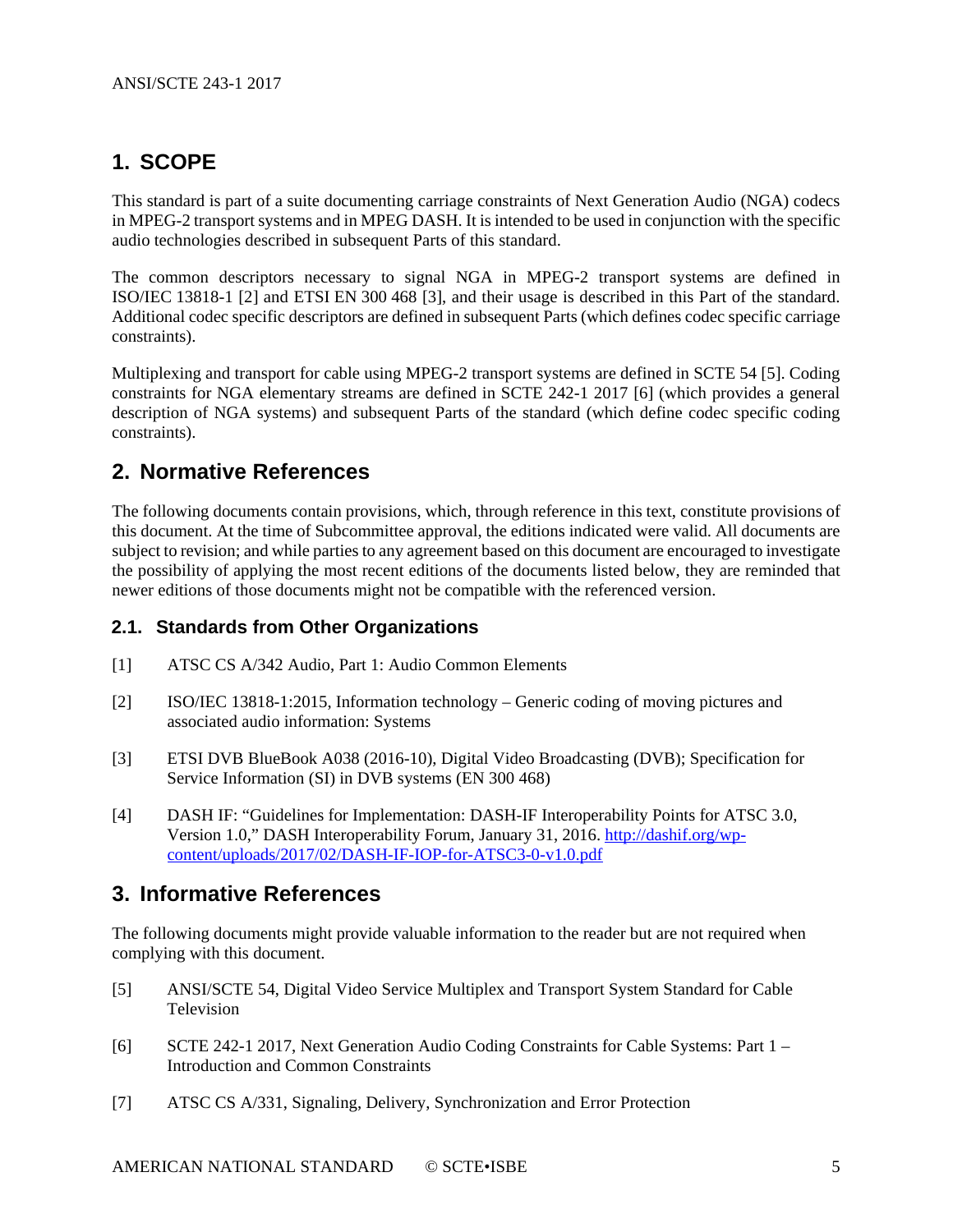<span id="page-5-4"></span>[8] ISO/IEC 23009-1:2014/Amd 4:2017 Segment Independent SAP Signalling (SISSI), MPD chaining, MPD reset and other extensions

# <span id="page-5-0"></span>**4. Compliance Notation**

| shall      | This word or the adjective "required" means that the item is an              |
|------------|------------------------------------------------------------------------------|
|            | absolute requirement of this document.                                       |
| shall not  | This phrase means that the item is an absolute prohibition of this           |
|            | document.                                                                    |
| forbidden  | This word means the value specified shall never be used.                     |
|            | This word or the adjective "recommended" means that there may exist          |
|            | valid reasons in particular circumstances to ignore this item, but the       |
| should     | full implications should be understood and the case carefully weighted       |
|            | before choosing a different course.                                          |
|            | This phrase means that there may exist valid reasons in particular           |
| should not | circumstances when the listed behavior is acceptable or even useful,         |
|            | but the full implications should be understood and the case carefully        |
|            | weighed before implementing any behavior described with this label.          |
|            | This word or the adjective " <i>optional</i> " means that this item is truly |
|            | optional. One vendor may choose to include the item because a                |
| may        | particular marketplace requires it or because it enhances the product,       |
|            | for example; another vendor may omit the same item.                          |
|            | Use is permissible for legacy purposes only. Deprecated features may         |
| deprecated | be removed from future versions of this document. Implementations            |
|            | should avoid use of deprecated features.                                     |

# <span id="page-5-1"></span>**5. Abbreviations and Definitions**

# <span id="page-5-2"></span>**5.1. Abbreviations**

| DE           | Dialog Enhancement           |
|--------------|------------------------------|
| <b>EINFO</b> | <b>Emergency Information</b> |
| <b>NGA</b>   | <b>Next Generation Audio</b> |
| <b>PES</b>   | Packetized Elementary Stream |
| <b>PMT</b>   | Program Map Table            |
| <b>PSI</b>   | Program Specific Information |
| <b>TS</b>    | <b>Transport Stream</b>      |
| <b>VDS</b>   | Video Description Service    |

# <span id="page-5-3"></span>**5.2. Definitions**

This document uses the terminology specific to the ATSC 3.0 audio system as defined in ATSC A/342-1 Clause 4 [\[1\]](#page-4-8). Additionally, the following definitions are used:

**Audio Preselection**: set of Audio Program Components representing a version of the Audio Program that may be selected by a user for simultaneous decoding. An Audio Preselection is a sub-selection from all available Audio Program Components of one Audio Program. An Audio Preselection can be considered the NGA equivalent of audio services in predecessor systems, whereby each audio service comprises a complete audio mix.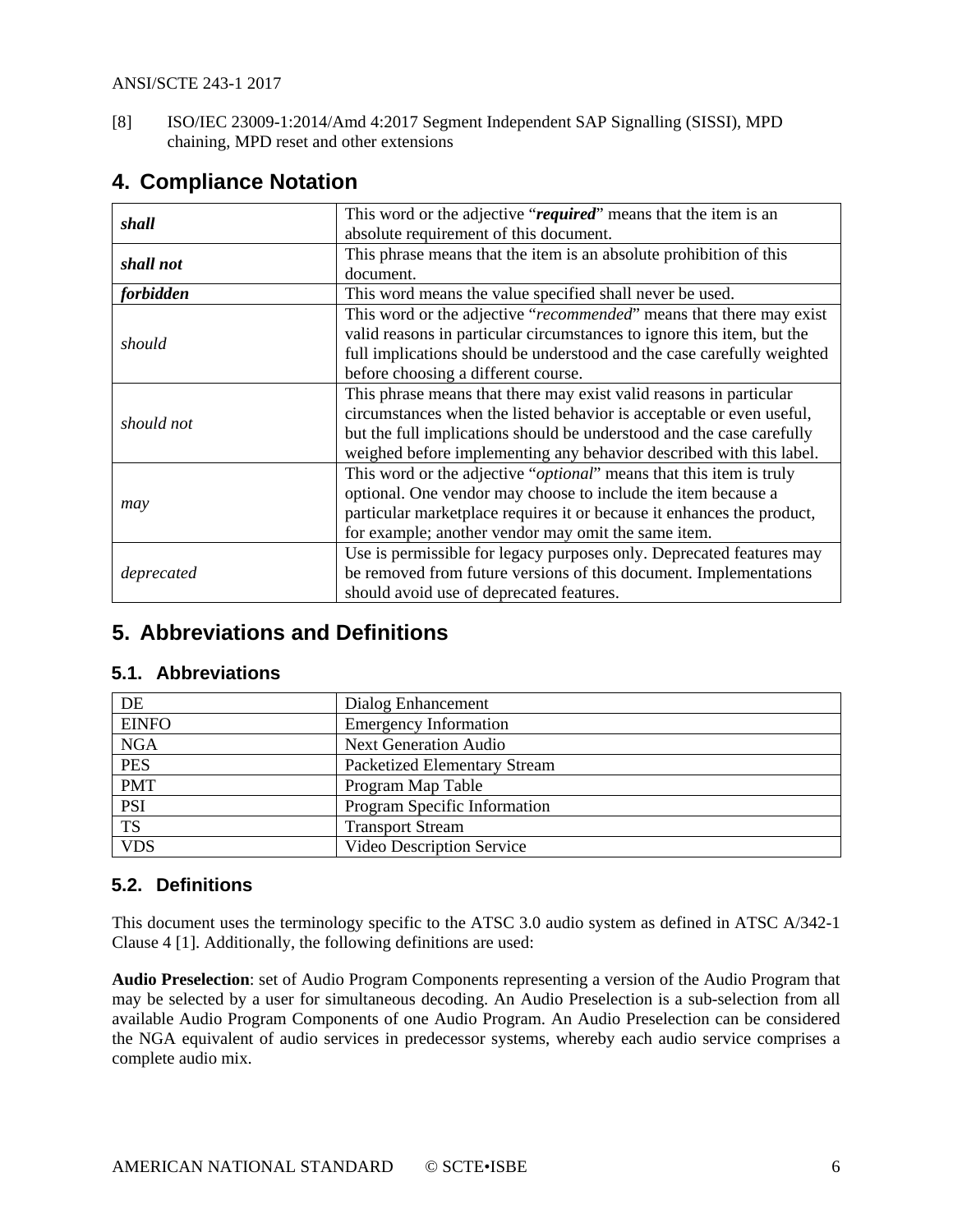**auxiliary NGA stream:** NGA stream delivered using NGA multi-stream delivery, and containing additional Audio Program Components not contained in the main NGA stream.

**main NGA stream:** NGA stream delivered using NGA multi-stream delivery, and containing at least all the Audio Program Components corresponding to at least one Audio Preselection.

**multi-stream delivery**: method for carrying Audio Program Components in several NGA streams (e.g., when Audio Program Components offering additional languages are carried in separate elementary streams to facilitate re-multiplexing or service aggregation).

**NGA stream:** audio elementary stream containing one or more Audio Program Components of one Audio Program.

<span id="page-6-0"></span>**single-stream delivery**: method for carrying all Audio Program Components in a single NGA stream.

# **6. Introduction**

Next Generation Audio (NGA) systems provide Broadcasters, Operators and Content Providers with more flexibility to create and deliver their content. These NGA systems introduce a number of new concepts and techniques, including:

- The capability to provide Immersive Audio with the addition of height elements,
- The capability to provide personalization options to broadcasters and consumers,
- The introduction of Audio Objects to facilitate immersive and personalized audio.

# <span id="page-6-1"></span>**6.1. Audio Preselection Information**

Audio Preselections are used for offering alternative audio mixes to the user for "User Personalization". These mixes could include existing service types such as alternative language versions or Video Description Services (VDS), but could also include new services such as "home and away" commentary mix for a sports event or a team channel.

NGA systems enable user control of certain aspects of the Audio Scene (e.g., adjusting the relative level of dialogue with respect to the ambient music and effects) by combining the Audio Program Components, present in one or more NGA streams, at the receiver side. In this way several Audio Program Components can be shared between different Audio Preselections, allowing for very efficient delivery of additional services compared to legacy systems (e.g., the multi-language functionality can be achieved using supplementary streams in legacy systems). This is a major advantage of the NGA systems, where one stream contains much more than one complete audio main.

# <span id="page-6-2"></span>**6.2. Carriage of NGA**

Audio Program Components corresponding to one or more Audio Preselections can be delivered in a single elementary stream (i.e., NGA single-stream delivery) or in multiple elementary streams (i.e., NGA multistream delivery).

In case of single-stream delivery all Audio Program Components of one Audio Program are carried in a single NGA stream, together with the signaling information of the available Audio Preselections.

In case of multi-stream delivery the Audio Program Components of one Audio Program are not carried within one single NGA stream, but in two or more NGA streams. In this case the main NGA stream contains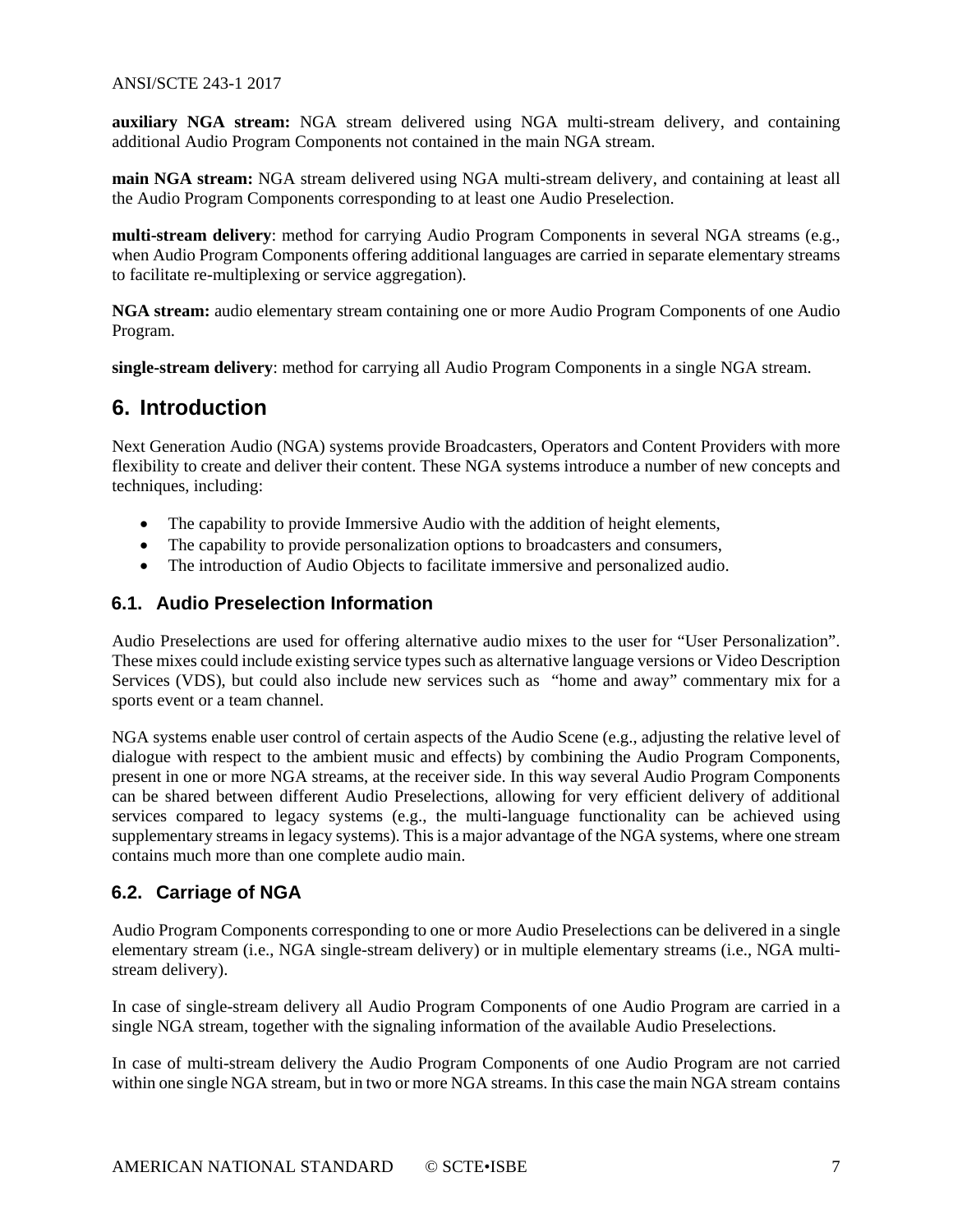at least all the Audio Program Components corresponding to one Audio Preselection. The auxiliary streams may contain additional Audio Program Components (e.g., additional language tracks).

<span id="page-7-0"></span>The metadata formats embedded in the NGA streams shall be used only for carrying audio related data.

#### **6.3. Audio Specific Capabilities**

Typical differentiation of receiver capabilities for the audio decoding and rendering pipeline may use one or multiple of the following properties:

- Codec capabilities:
- Codec, Profile and Level
- Rendering capabilities/environment
- User preferences and settings (accessibility, language, role)
- User interaction and Personalization

# <span id="page-7-1"></span>**7. Signaling of NGA codecs in MPEG-2 TS**

# <span id="page-7-2"></span>**7.1. Audio Preselection Information**

For signaling the features of NGA systems in MPEG-2 Transport Streams the concept of Audio Preselection is used as defined in ETSI EN 300 468 subclause 6.4 [\[3\]](#page-4-5)

# <span id="page-7-3"></span>**7.1.1. audio\_preselection\_descriptor**

The **audio\_preselection\_descriptor** provides information about the available Audio Preselections for one Audio Program contained in one or more NGA associated elementary streams within a transport stream that are to be identified in the PSI PMT sections.

The descriptor may be used by the receiver for selection of the appropriate Audio Preselection to present the Audio Program to the user, and to locate the constituent elementary streams. The **audio** preselection descriptor is defined in ETSI EN 300 468 subclause 6.4 [\[3\]](#page-4-5) and is located in the PMT of the PSI Tables defined in ETSI EN 300 468 [\[3\]](#page-4-5).

The **audio preselection descriptor**, when present, shall be used as specified in ETSI EN 300 468 subclause 6.4 [\[3\]](#page-4-5) and shall be included in the program map section at most once in the ES info descriptor loop that describes the elementary stream carrying the main NGA stream.

The **audio\_preselection\_descriptor** shall be present for all NGA elementary streams that contain Audio Preselections for the Audio Program.

In case of single-stream delivery, the use of the **audio\_preselection\_descriptor** is optional.

In case of multi-stream delivery, the following rules apply:

- the **audio\_preselection\_descriptor** shall be included in the program map section at most once in the ES\_info descriptor loop that describes the elementary stream carrying the main NGA stream.
- the **stream identifier descriptor** (defined in ETSI EN 300 468 subclause 6.2 [\[3\]](#page-4-5)) shall be included in the program map section in each relevant ES info descriptor loop that describes an elementary stream carrying an additional NGA stream.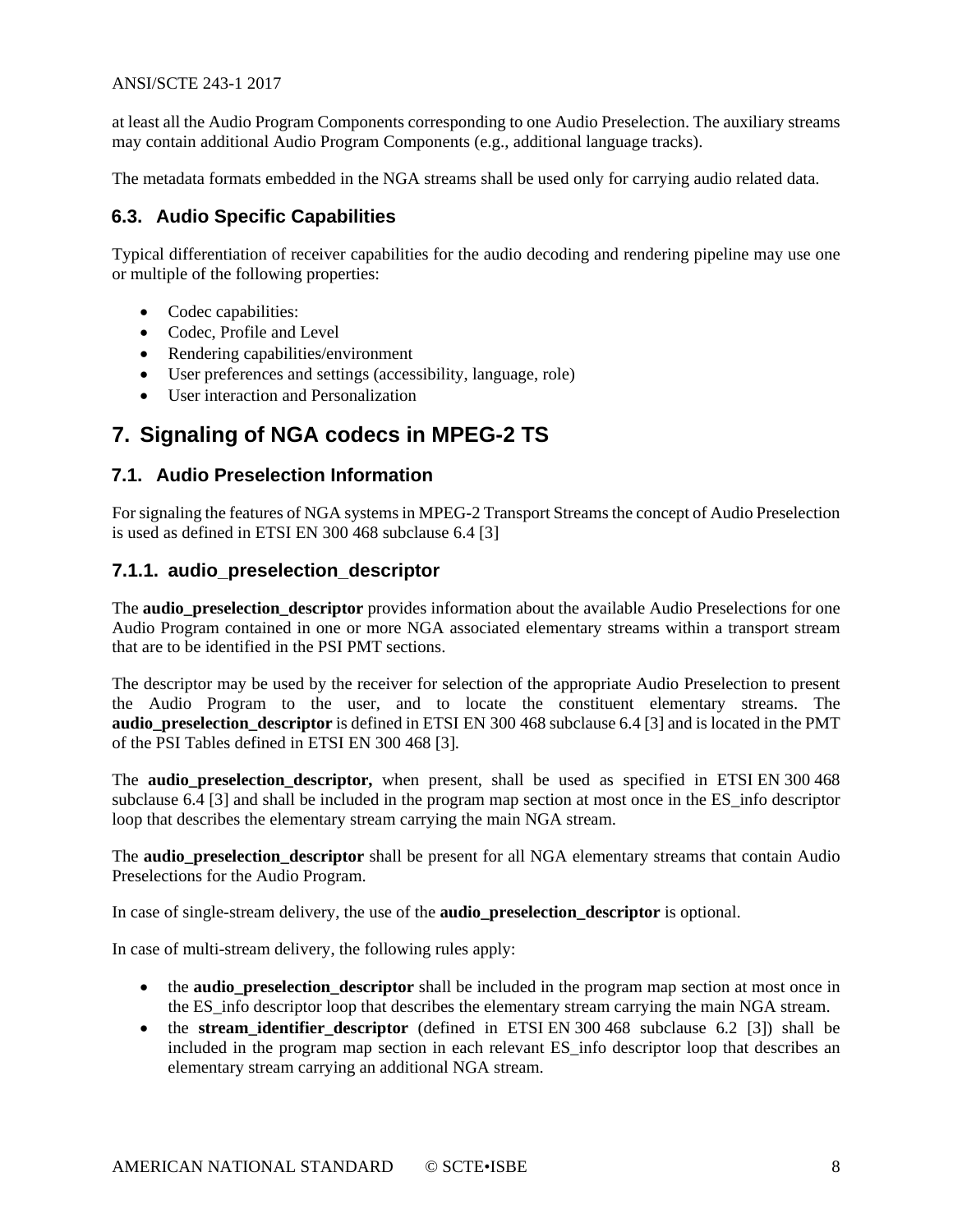When the **audio\_preselection\_descriptor** is included in the program map section, the **ISO\_639\_Language\_descriptor** (ISO/IEC 13818-1 subclause 2.6.18 [\[2\]](#page-4-4)) shall not be included in the program map section in any relevant ES\_info descriptor loop that describes an elementary stream carrying the main or an auxiliary NGA stream.

# <span id="page-8-0"></span>**7.1.2. Usage of the audio\_preselection\_descriptor**

The audio\_preselection\_descriptor is used for signaling the NGA features that the receiver may use for selection of the appropriate Audio Preselection and NGA streams to present the Audio Program to the user. For each available Audio Preselection, the descriptor provides information about the available accessibility features and languages, indication about the preferred reproduction layout and the interactivity options.

[Figure 1](#page-8-3) illustrates an example of one Audio Program containing several available Audio Preselections, assuming all Audio Program Components and the Audio Preselection information are contained in the same stream (single-stream delivery case).

| <b>Audio Preselection</b><br><b>Descriptor</b>   | <b>NGA Elementary Stream</b><br><b>Audio Program Components</b> |                    |                    |               |               |                   |  |
|--------------------------------------------------|-----------------------------------------------------------------|--------------------|--------------------|---------------|---------------|-------------------|--|
|                                                  | M&E                                                             | Dialogue EN        | <b>Dialogue ES</b> | <b>VDS EN</b> | <b>VDS ES</b> | <b>Team Radio</b> |  |
| <b>Default Preselection</b><br>(English)         | <b>M&amp;E</b>                                                  | <b>Dialogue EN</b> | <b>Dialogue ES</b> | <b>VDS EN</b> | <b>VDS ES</b> | <b>Team Radio</b> |  |
| <b>English Video Description</b><br>Preselection | M&E                                                             | <b>Dialogue EN</b> | <b>Dialogue ES</b> | <b>VDS EN</b> | <b>VDS ES</b> | <b>Team Radio</b> |  |
| <b>Spanish Preselection</b>                      | <b>M&amp;E</b>                                                  | <b>Dialogue EN</b> | <b>Dialogue ES</b> | <b>VDS EN</b> | <b>VDS ES</b> | <b>Team Radio</b> |  |
| <b>Spanish Video Description</b><br>Preselection | <b>M&amp;E</b>                                                  | <b>Dialogue EN</b> | <b>Dialogue ES</b> | <b>VDS ES</b> | <b>VDS ES</b> | <b>Team Radio</b> |  |
| <b>English Team Radio</b><br>Preselection        | <b>M&amp;E</b>                                                  | <b>Dialogue EN</b> | <b>Dialogue ES</b> | <b>VDS EN</b> | <b>VDS ES</b> | <b>Team Radio</b> |  |
| <b>M&amp;E Only Preselection</b>                 | <b>M&amp;E</b>                                                  | <b>Dialogue EN</b> | <b>Dialogue ES</b> | <b>VDS EN</b> | <b>VDS ES</b> | <b>Team Radio</b> |  |

**Figure 1 - Example Broadcast Audio Preselections in an Audio Program**

# <span id="page-8-3"></span><span id="page-8-1"></span>**7.2. Emergency Information**

#### <span id="page-8-2"></span>**7.2.1. Introduction**

The ATSC 3.0 Emergency Alert System structure, defined in ATSC A/331 Annex G [\[7\]](#page-4-9), specifies several types of emergency information that can be delivered to TV receivers including audio/aural representation of the emergency information. This section provides appropriate signaling of the audio/aural representation of the emergency information for MPEG-2 transport systems.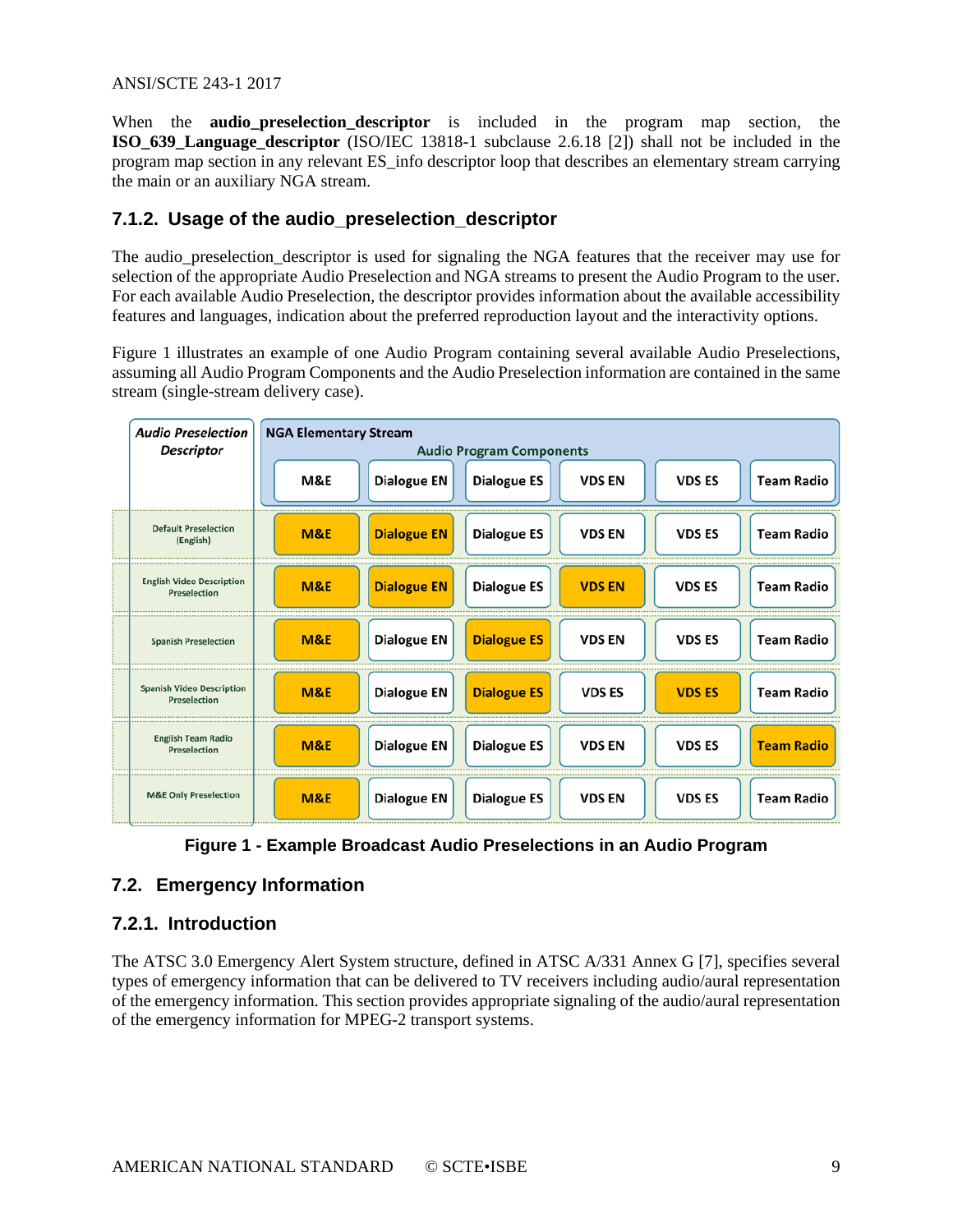#### <span id="page-9-0"></span>**7.2.2. emergency\_information\_descriptor**

The **emergency\_information\_descriptor** provides information about the available audio/aural representation of the emergency information contained in one or more NGA associated elementary streams within a transport stream that are to be identified in the PSI PMT sections.

The descriptor shall be present if at least one of the Audio Preselections, available in the **audio\_preselection\_descriptor**, contains an audio/aural representation of the emergency information.

<span id="page-9-1"></span>The **emergency information descriptor** shall be included in the program map section at most once in the ES info descriptor loop that describes the elementary stream carrying the main NGA stream that is included in a transport stream.

| <b>Syntax</b>                                                                               | No. of Bits | <b>Format</b> |
|---------------------------------------------------------------------------------------------|-------------|---------------|
| emergency_information_descriptor() {                                                        |             |               |
| descriptor_tag                                                                              | 8           | uimsbf        |
| descriptor_length                                                                           | 8           | uimsbf        |
| num_preselections                                                                           | 5           | uimsbf        |
| audio_representation_emergency                                                              | 1           | uimsbf        |
| reserved                                                                                    | 2           | '11'          |
| for (i=0; i <num_preselections; i++)="" td="" {<=""><td></td><td></td></num_preselections;> |             |               |
| preselection_id                                                                             | 5           | uimsbf        |
| reserved                                                                                    | 3           | '11111'       |
|                                                                                             |             |               |
| emergency_information_start_time_present                                                    | 1           | bslbf         |
| emergency_information_end_time_present                                                      | 1           | bslbf         |
| reserved                                                                                    | 6           | '111111'      |
| If (emergency_information_start_time_present) {                                             |             |               |
| emergency_information_start_time                                                            | 32          | uimsbf        |
| reserved                                                                                    | 6           | '111111'      |
| emergency_information_start_time_ms                                                         | 10          | uimsbf        |
| ł                                                                                           |             |               |
| If (emergency_information_end_time_present) {                                               |             |               |
| emergency_information_end_time                                                              | 32          | uimsbf        |
| reserved                                                                                    | 6           | '111111'      |
| emergency_information_end_time_ms                                                           | 10          | uimsbf        |
| }                                                                                           |             |               |
|                                                                                             |             |               |

**Table 1 - Bit Stream Syntax for emergency information descriptor**

**descriptor\_tag**: The descriptor tag shall be set to 0xED to identify the descriptor as an **emergency\_information\_descriptor**.

**descriptor length**: This 8-bit field shall specify the number of bytes of the descriptor immediately following the **descriptor\_length** field.

**num preselections:** This 5-bit unsigned integer field shall specify the number of Audio Preselections for which the emergency information described in this descriptor is valid. The minimum number of **num\_preselections** shall be "1".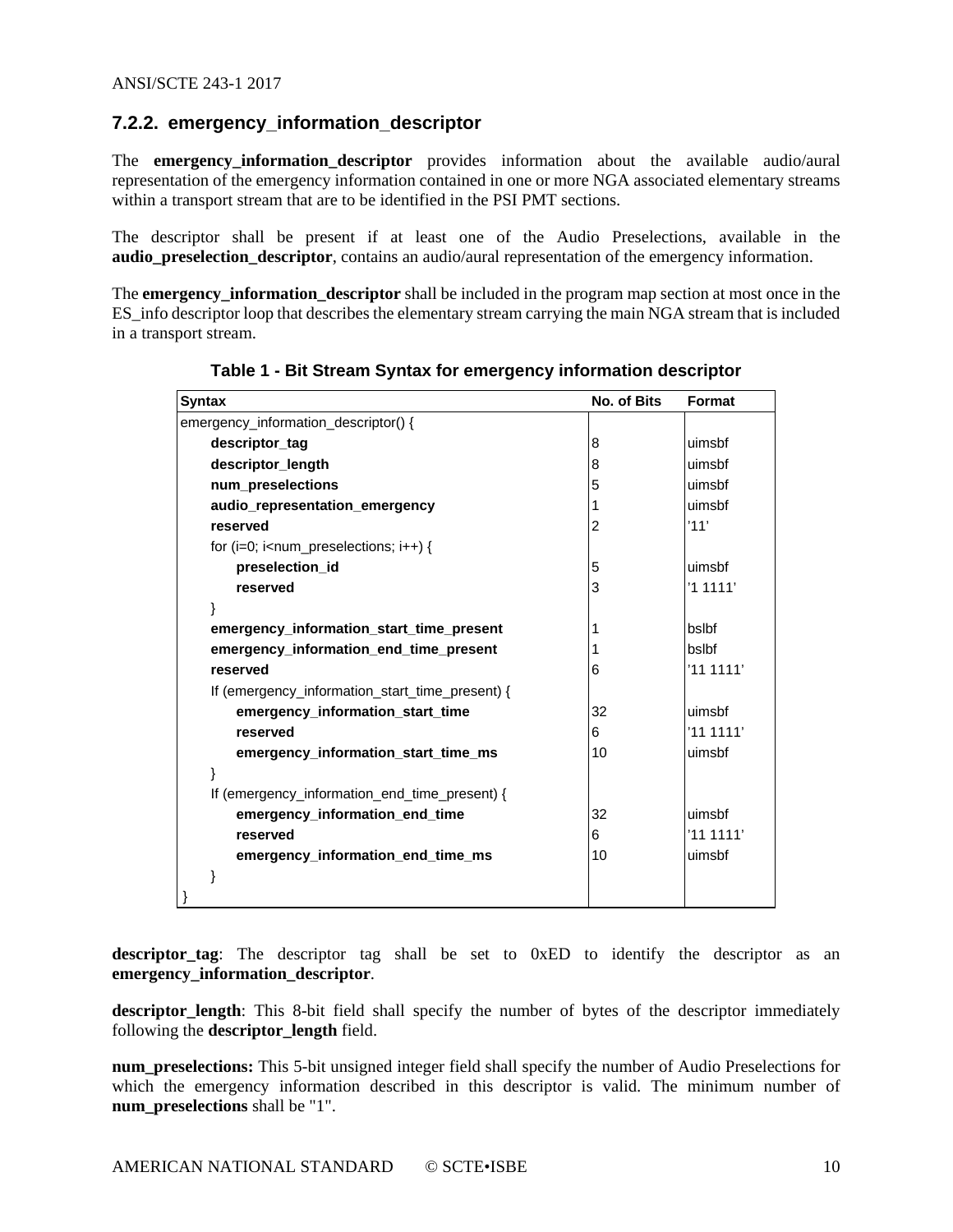**audio\_representation\_emergency:** This 1-bit Boolean field shall indicate, when set to '1', that the Audio Preselection contains aural/audio representation of emergency information.

**preselection\_id:** This 5-bit unsigned integer field identifies each Audio Preselection for which the emergency information described in this descriptor is valid.

**emergency\_information\_start\_time\_present:** This 1-bit Boolean flag shall indicate, when set to '1', that the fields **emergency\_information\_start\_time** and **emergency\_information\_start\_time\_ms** are present. When set to '0', the fields **emergency information start time** and **emergency information start time ms** shall not be present and the start time of the aural/audio representation of the emergency information shall be inferred to be equal to the presentation time of first media sample in presentation order in the audio asset.

**emergency\_information\_end\_time\_present**: This 1-bit Boolean flag shall indicate, when set to '1', that the fields **emergency\_information\_end\_time** and **emergency\_information\_end\_time\_ms** are present. When set to '0', the fields **emergency information end time** and **emergency information end time ms** shall not be present and the end time of the aural/audio representation of the emergency information shall be inferred to be equal to the presentation time of the last media sample in presentation order in the audio asset.

**emergency\_information\_start\_time**: This 32-bit unsigned integer shall indicate the start time of the aural/audio representation of the emergency information, as the least-significant 32 bits of the count of the number of seconds since January 1, 1970 00:00:00, International Atomic Time (TAI).

**emergency\_information\_start\_time\_ms**: This 10-bit unsigned integer in the range 0 to 999 shall indicate the milliseconds offset from the time indicated in emergency\_information\_start\_time, such that the formula:

*emergency\_information\_start\_time + (emergency\_information\_start\_time\_ms/1000)*

yields the start time of the audio/aural emergency information to the nearest 1 millisecond.

**emergency information end time**: This 32-bit unsigned integer shall indicate the end time of the aural/audio representation of the emergency information, as the least-significant 32 bits of the count of the number of seconds since January 1, 1970 00:00:00, International Atomic Time (TAI).

**emergency\_information\_end\_time\_ms**: This 10-bit unsigned integer in the range 0 to 999 shall indicate the milliseconds offset from the time indicated in emergency information end time, such that the formula:

*emergency\_information\_end\_time + (emergency\_information\_end\_time\_ms/1000)*

<span id="page-10-0"></span>yields the end time of the audio/aural emergency information to the nearest 1 millisecond.

# **7.3. Accessibility Information**

The accessibility support is signaled for each Audio Preselection. The accessibility fields are defined in the **audio\_preselection\_descriptor** and in the **emergency\_information\_descriptor**. [Table 2](#page-10-1) specifies the mapping of the accessibility fields to the ATSC 3.0 audio accessibility services.

**Table 2 - Mapping of accesibility fields to Audio Accesibility Services**

<span id="page-10-1"></span>

| <b>Accessibility fields</b> | Location                      | <b>Audio Accessibility Service</b>                       |
|-----------------------------|-------------------------------|----------------------------------------------------------|
| audio description           | audio_preselection_descriptor | Video Description Service<br>(VDS) for Visually Impaired |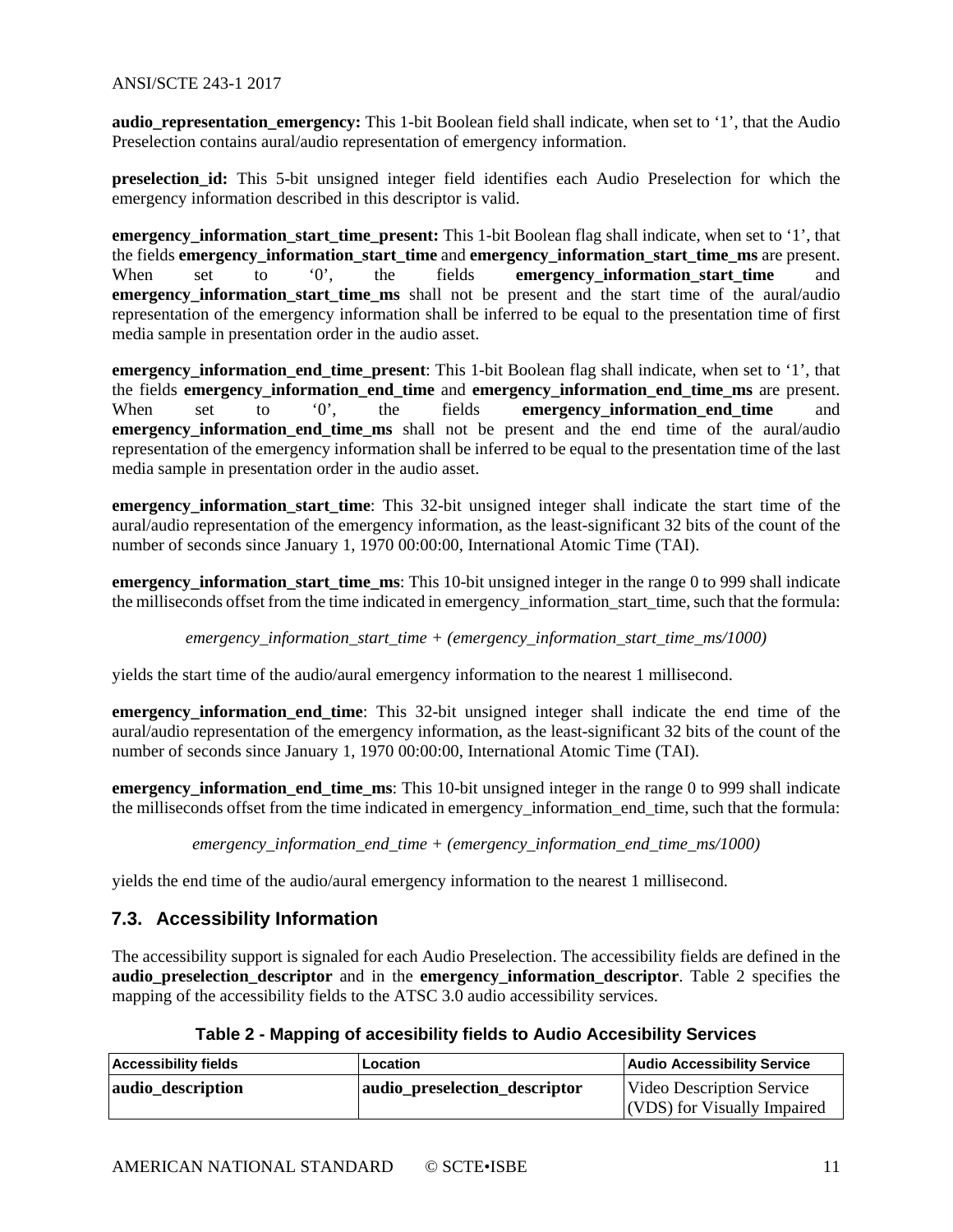| dialogue_enhancement | audio_preselection_descriptor                                                                 | Dialog Enhancement (DE)<br>enabled |
|----------------------|-----------------------------------------------------------------------------------------------|------------------------------------|
|                      | audio_representation_emergency emergency_information_descriptor Audio/Aural representation of | <b>Emergency Information</b>       |
|                      |                                                                                               | $ $ (EINFO)                        |

Video Description Service for Visually Impaired – indicates, when **audio\_description** field is set to "1", the presence of the audio accessibility service for visually impaired for the Audio Preselection.

Dialog Enhancement enabled – indicates, when **dialogue\_enhancement** field is set to "1", that the Audio Preselection enables the ability for a receiver to change the relative level of dialog to enhance dialog intelligibility.

Audio/Aural representation of Emergency Information – indicates, when **audio representation emergency** field is set to "1", that the Audio Preselection contains aural/audio representation of emergency information.

# <span id="page-11-0"></span>**7.4. Example of descriptors usage in PMT**

[Table 3](#page-11-1) specifies an example of how the descriptors declared or defined within the present document, can be used in the PSI PMT depending on the NGA features available in a single NGA stream. This does not imply that their use in other ways is restricted.

#### <span id="page-11-1"></span>**Table 3 - Possible usage in PMT SI tables of descriptors for single-stream delivery**

| <b>Descriptor</b>                                                | <b>Stereo</b> | <b>EINFO</b> | Multi-<br>lang. | DE<br>EI | <b>VDS</b> |
|------------------------------------------------------------------|---------------|--------------|-----------------|----------|------------|
| codec specific descriptors                                       | М             | М            | М               | M        | M          |
| audio preselection descriptor                                    |               | Ο            | М               | М        | M          |
| emergency_information_descriptor                                 | O             | M            | O               | М        | Ο          |
| stream identifier descriptor                                     |               | O            | O               |          | ი          |
| $M =$ mandatory in PMT; $O =$ optional in PMT; $X =$ Not Allowed |               |              |                 |          |            |

<span id="page-11-2"></span>[Table 4](#page-11-2) and [Table 5](#page-12-5) specify a similar example of how the descriptors declared or defined within the present document, can be used in the PSI PMT depending on the NGA features available in the case of NGA multistream delivery. This does not imply that their use in other ways is restricted.

| Table 4 - Possible usage in PMT SI tables of descriptors for main stream |  |  |  |
|--------------------------------------------------------------------------|--|--|--|
|--------------------------------------------------------------------------|--|--|--|

| <b>Descriptor</b>                                                | <b>Stereo</b> | <b>EINFO</b> | Multi-<br>lang. | DE<br>EI | <b>VDS</b> |
|------------------------------------------------------------------|---------------|--------------|-----------------|----------|------------|
| codec specific descriptors                                       | M             | м            | М               | M        | М          |
| audio_preselection_descriptor                                    | O             | М            | М               | М        | M          |
| emergency_information_descriptor                                 |               | М            | Ο               | М        | ი          |
| stream identifier descriptor                                     |               | О            | O               | Ω        |            |
| $M =$ mandatory in PMT; $O =$ optional in PMT; $X =$ Not Allowed |               |              |                 |          |            |